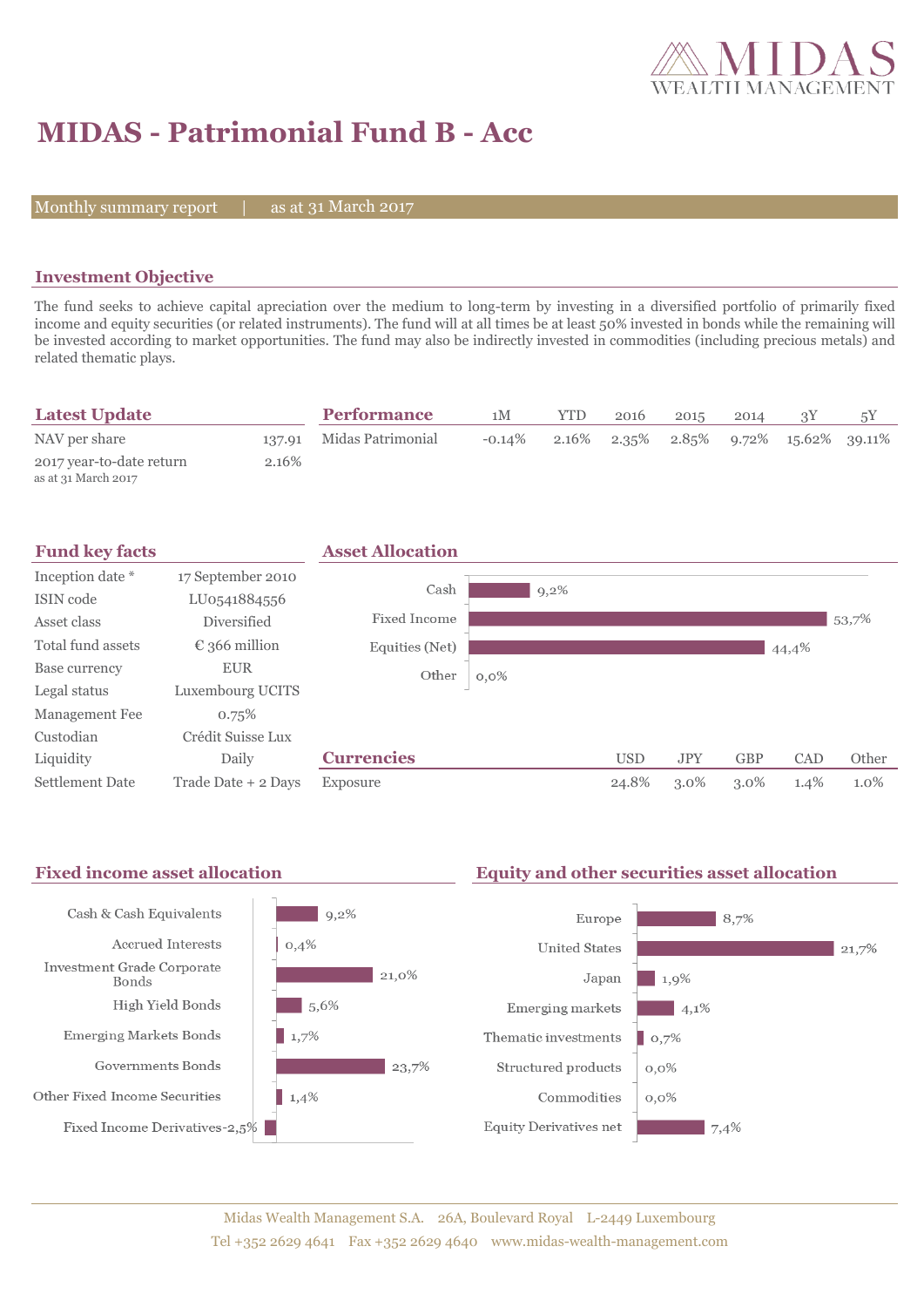

# **MIDAS - Patrimonial Fund B - Acc**

Monthly summary report | as a 31 March 2017

| Top 10 fixed income holdings         | YTM     | Rating     | Weight  | <b>Fixed income rating breakdown</b> |
|--------------------------------------|---------|------------|---------|--------------------------------------|
| SPANISH GOV'T: SPGB 0 3/4 07/30/21   | 0.2%    | $BBB+$     | 7.8%    |                                      |
| FRANCE O.A.T.: FRTR 0 1/2 05/25/25   | 0.7%    | AA         | 4.0%    | AAA<br>4,1%                          |
| BTPS: BTPS 0.35 11/01/21             | 0.8%    | <b>BBB</b> | 4.0%    | 7,8%<br>AA                           |
| BTPS: BTPS 1 1/4 12/01/26            | 2.1%    | <b>BBB</b> | 3.8%    | 1,7%<br>А                            |
| DEUTSCHLAND REP : DBR o 08/15/26     | $0.2\%$ | <b>AAA</b> | 2.1%    | <b>BBB</b><br>53,8%                  |
| GAZPROMBANK: GPBRU 3.984 10/30/18    | 1.2%    | $BB+$      | 1.1%    | <b>BB</b><br>8,8%                    |
| PORTUGUESE OT'S : PGB 2.2 10/17/22   | 2.2%    | $BB+$      | $1.1\%$ | B<br>6.1%                            |
| ATOS: ATOFP 2 3/8 07/02/20           | $0.3\%$ | <b>NR</b>  | $0.9\%$ | <b>CCC</b><br>0,5%                   |
| AMPLIFON SPA: AMPIM 47/8 07/16/18    | $0.3\%$ | <b>NR</b>  | $0.9\%$ | NR.<br>17,2%                         |
| SPAIN I/L BOND : SPGBEI 0.3 11/30/21 | 0.7%    | $BBB+$     | $0.9\%$ |                                      |

| Top 10 equity holdings<br>Sector |                               | Weight | <b>Equity sector breakdown</b>        |                     |  |
|----------------------------------|-------------------------------|--------|---------------------------------------|---------------------|--|
| <b>WELLS FARGO &amp; CO</b>      | Financials                    | 0.7%   | <b>Consumer Discretionary</b>         | 13,3%               |  |
| <b>BANK OF AMERICA CORP</b>      | Financials                    | 0.7%   | Consumer Staples                      | 10,7%               |  |
| PEPSICO INC                      | <b>Consumer Staples</b>       | 0.7%   | Energy                                | 8,7%                |  |
| <b>JPMORGAN CHASE &amp; CO</b>   | Financials                    | 0.7%   | Financials                            | $15,4\%$            |  |
| <b>PROCTER &amp; GAMBLE</b>      | <b>Consumer Staples</b>       | 0.6%   | Health Care                           | 13,3%               |  |
| <b>ALTICE NV-A</b>               | Consumer Discretionary        | 0.6%   | Information Technology<br>Industrials | 18,0%<br>9,4%       |  |
| ALPHABET INC-CLA                 | <b>Information Technology</b> | 0.6%   | Materials                             | 5,5%                |  |
| <b>CHECK POINT SOFTWARE TECH</b> | <b>Information Technology</b> | 0.6%   | Telecommunication                     | $\Box$ 2.5%         |  |
| <b>RAYTHEON COMPANY</b>          | Industrials                   | 0.6%   | Utilities                             | 1,3%                |  |
| <b>JOHNSON &amp; JOHNSON</b>     | <b>Health Care</b>            | 0.6%   | Real Estate                           | $\blacksquare$ 1,8% |  |

## **Top 5 funds and other holdings**

| Nordea Stable Emerging Markets Equity   | $2.2\%$ |
|-----------------------------------------|---------|
| Robeco US Select Opportunities Equities | $2.0\%$ |
| Amundi ETF TOPIX EUR Hedged             | $1.9\%$ |
| iShares MSCI Emerging Markets           | $1.9\%$ |
| <b>MM</b> Convertible Europe            | 1.4%    |